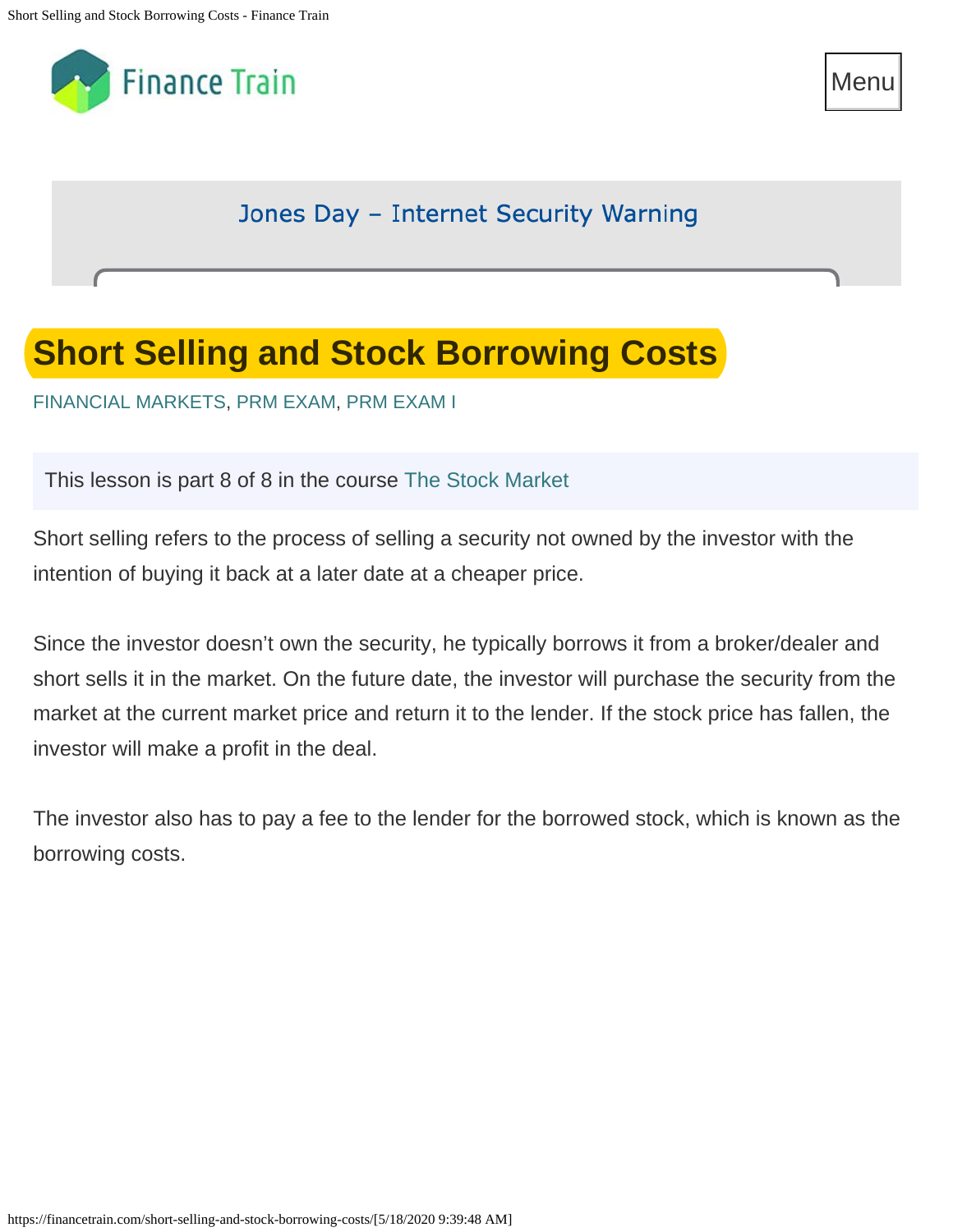## Restrictions on short sales

Different markets place certain restrictions on short sales.

In the USA, a stock is eligible for short sale only if the last price movement is positive. This is called the uptick rule. This rule is put in place to limit the volatility of fluctuations in the market.

Another rule prevents the brokers/dealers from investing the proceeds of short sales in other positions. With this rule in place, the brokers can create only a limited amount of leverage.

In the UK, instead of uptick rule, the leverage is limited using the capital adequacy norms. Since the capital of a firm is limited, there is a limit on the total risk and the degree of leverage.

Similar to margin trading, an investor is required to deposit a margin in case of short selling also. This is because the rise in the stock price, instead of fall as expected by him, will expose the investor to losses, which otherwise will have to be covered by the broker/dealer. So, both the initial margin and maintenance margin apply to short selling.

## Stock Borrowing

As we said before, the investor borrows the stock from a broker dealer for the purpose of short selling.

The broker lends these stocks from the securities that he holds or are in his custody on behalf of his clients. Some large investors owning their own stocks will directly lend in the market.

There are two types of loans:

**Call loans:** The lender can terminate such loans anytime. This is the most common type of loan.